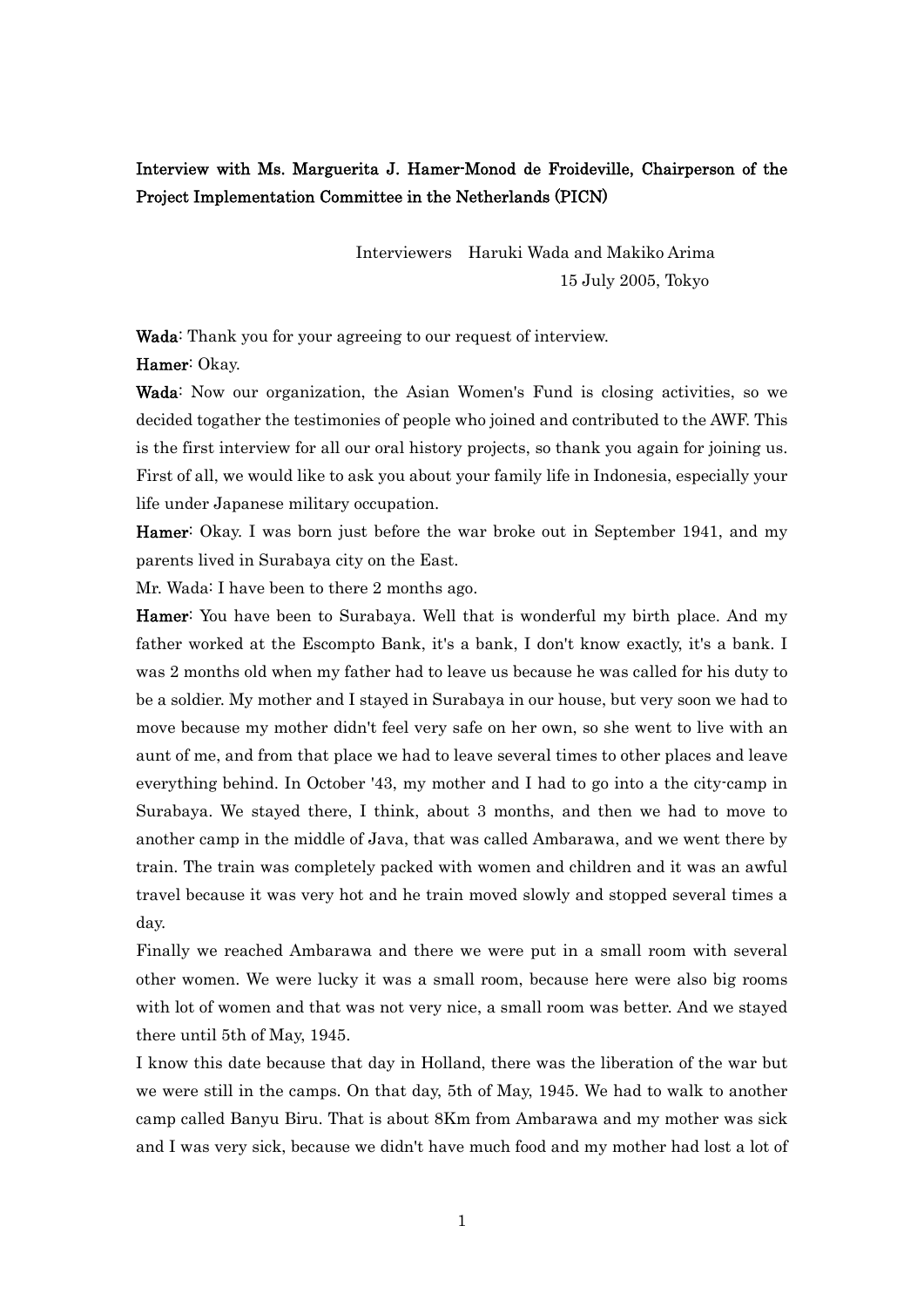kilograms. She was not healthy and I was not healthy either. We had to walk to Banyu Biru and that was a hard camp because there were lots of people. Most of the people was very ill and a lot of starvation there. I also became very ill there and my mother thought she would lose me because I had a very big oedema-stomach from hunger. But we managed to go on.

## After the Capitulation of Japan

On the 15th August, Japan capitulated, but we didn't hear this news at that moment. It was only on 23~d August we heard that the war was over. I didn't know it because I was only 4 years old at that time. I don't remember very much but my mother wrote in her diary so I can tell you about this. Because I read a diary, I told the same story in the documentary also. She went with me to Semarang, it was a very hard trip because in Indonesia Berciap began at the time, do you know what that is, Berciap?. The people of Indonesia wanted to be free and there was a fight, a war against colonialism. It was very dangerous for my mother to go to Semarang because the people of Indonesia were hostile against the Dutch people, of course. But she managed to arrive in Semarang, and we went to my Aunt's place. She lived there in a house, and we stayed there for a short time.

My mother wanted to know about my father of course. She didn't know if he was still alive or where he was. She didn't know. One day there was a fight outside in the streets and after the fight, she turned on the radio. There was music and after the music, someone said "This is radio Singapore and you heard a song played by some people...", then she heard the name of my father. The voice on the radio said the song was played by Do Vincente and by Charlie Monod de Froideville. She was quite astonished. "Is this my husband? Is he in Singapore?" She wrote to radio Singapore and her letter was received by an Uncle of me who was working there for the Red Cross. This uncle also was called Charlie Monod-de Froideville, the same name as my father's, and he wrote to my mother "This is not your Charlie but this is me." But he knew that my father was still alive and that he was in Thailand, I don't remember the place now, well in a prison camp there.

My mother would go there for a family-reunion and well she went on a boat with me to Thailand. When she arrived in Bangkok, she had to go with me to another women prisoner's camp, in which all the women, who wanted to be re-united with their husbands, had to stay, in order to wait for the reunion. My mother knew that the camp of my father was south of Bangkok, but they wanted her to go to camp 100 km North of Bangkok. So she said "I don't go there". She hided herself with me until the evening.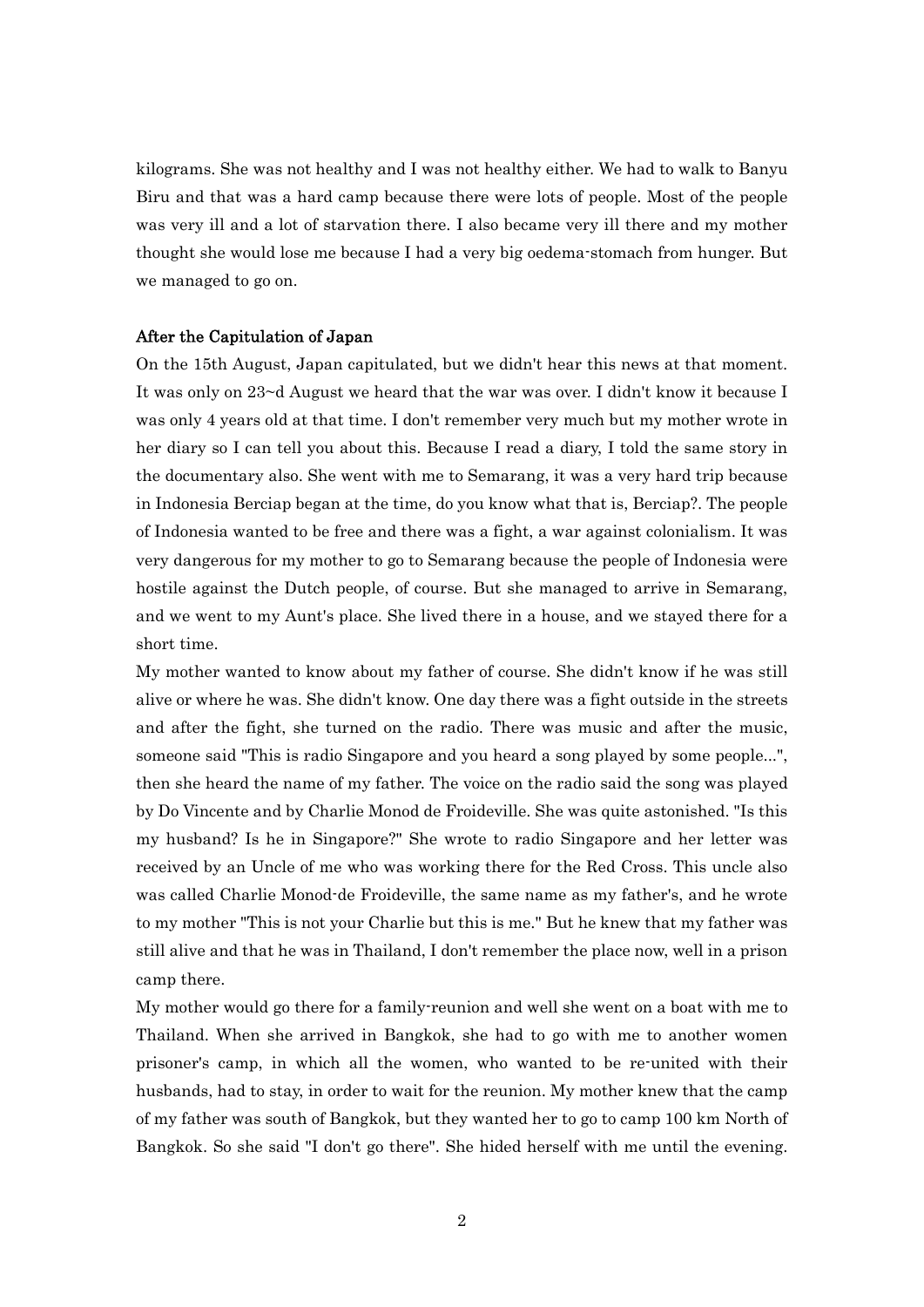There was a truck going to the camp of my father and she went on to that truck on her own with me. She came to the camp of my father and she was the first women with me as a little child to come to that camp. All the men in that camp, English, Dutch, they came to the entrance, and said well that was a white blond woman with a little blond child, and everybody was very astonished. Then my father also came. He looked and he said "Oh this is my wife and my child." So they found each other.

The commander of the camp was so nice to give my father, my mother and me a small room for the family and so we lived there for about 3 months. I was very much spoiled by the men in the camp because I was the only child in that camp. The men gave me little playing things, which were made by the men themselves (I still have some of those things). After a few months a lot of women entered that camp and finally all the women and children (also my mother and I) had to move to another camp. But my parents were very happy that they've found each other. In 1946 we went on the ship to Holland to repatriate.

## Impression of the Japanese Army

Wada: One thing. How was your impression of the Japanese army?

Hamer: My impression, my impression...well I didn't have any impression because I was too young. I was 2 years old when I went into the camp and I was only 4 years old when the war was over. So I didn't know anything. I only remember vague situations. I remember the boots of the soldiers, and the voices, yelling voices and so on. I don't remember very much now.

Arima: Did your mother ever write something about impression of Japanese army in the diary?

Hamer: My mother yes. She wrote that some women were hit by the Japanese because they did something wrong, in their eyes, they didn't bow deep enough or something like that, so my mother's impression was not good. She hated the Japanese and my father and mother educated me with deep hate towards Japanese. They didn't want to buy anything which had to do with Japanese or has been fabricated in Japan or something. They didn't buy anything made in Japan. So I was educated with a lot of hate against Japanese. My mother was not glad at all that I joined JES because she said to me "You cannot trust the Japanese." So this is how deep she hated.

Wada: Your mother is still alive?

Hamer Hamer: No, my parents died. When my father died in 1994, I had to clean up the house and sorted out things and then I found the diaries, I didn't know they existed because my parents never wanted to speak about the war. It was deeply hidden. Yes.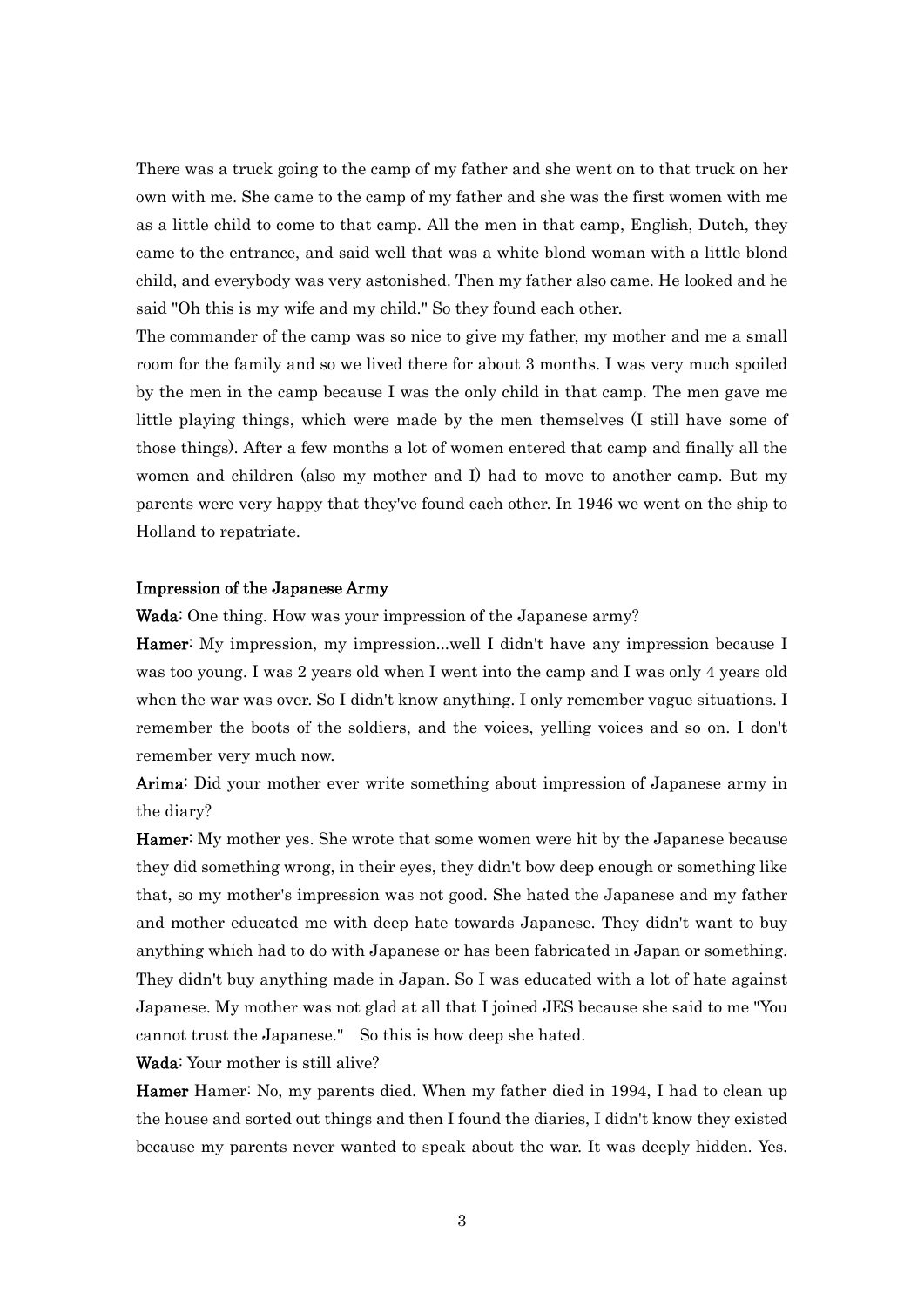So I found the dairies and well I was very shocked by it. And I was shocked in a way that I had to have treatment by a psychiatrist because I was deeply down because of what I read. This was quite a shock for me.

# Post-war Life

#### Wada: Please move to your life of post-war period

Hamer : Yes, I will tell you about my father. He was a lawyer before the war, lawyer in Dutch East-Indian law, but in Holland, he could not use his study because he wasn't a lawyer in the Dutch law, so after the war he had to change his profession. He became a Dentist. That's a big change. After the war, there was a course to become a dentist very quickly. Nowadays it takes 4 or 5 years to become a dentist, in those days, that course only took 2 and a half year. And he became a dentist in 2 and a half year. So when he became a dentist we moved to Rotterdam and we lived there. And I went to school there: lower school, junior school, junior high school, and its called in Holland HBS,which means higher education, and after the HBS I went to university in Leiden to study Law. Then I studied law in Leiden as well as in Amsterdam, I graduated in Amsterdam in Criminology Law. So I became criminologist, but in those days I got married and I was pregnant and when I finished my study, so I had a baby, my eldest daughter. Well I didn't do anything with my studies, because I had to raise a child and I got another child, second daughter and then son, so I had three children. My husband was pharmacologist and he had a pharmacy. We lived in the Hague and I raised the children there, and I was a housewife and a mother, and I never practiced the law, no. I only graduated and that's all.

#### To Solve Parents' Hatred

When my father died in 1994 as I told you, I found the diaries. My father and mother both were very angry at Japan that there never has been sufficient compensation, nor excuses, apologies and so on. So this was something that my father and mother were very angry about. And when my father died, I said to myself "Now I will try to do something." So I became a member of JES(the Foundation of Japanese Honorary Debts), a board member in September 1994, I think. I stayed being a board member of JES until I started the PICN. That was in 1998. So 4 years. It gave me a good feeling that I could do something for the Dutch war victims and especially for my father's remembrance.

In 1996 my mother died, very suddenly. She wasn't glad that I joined JES. She said to me, "You have to deal with Japanese people and you cannot trust them." That was why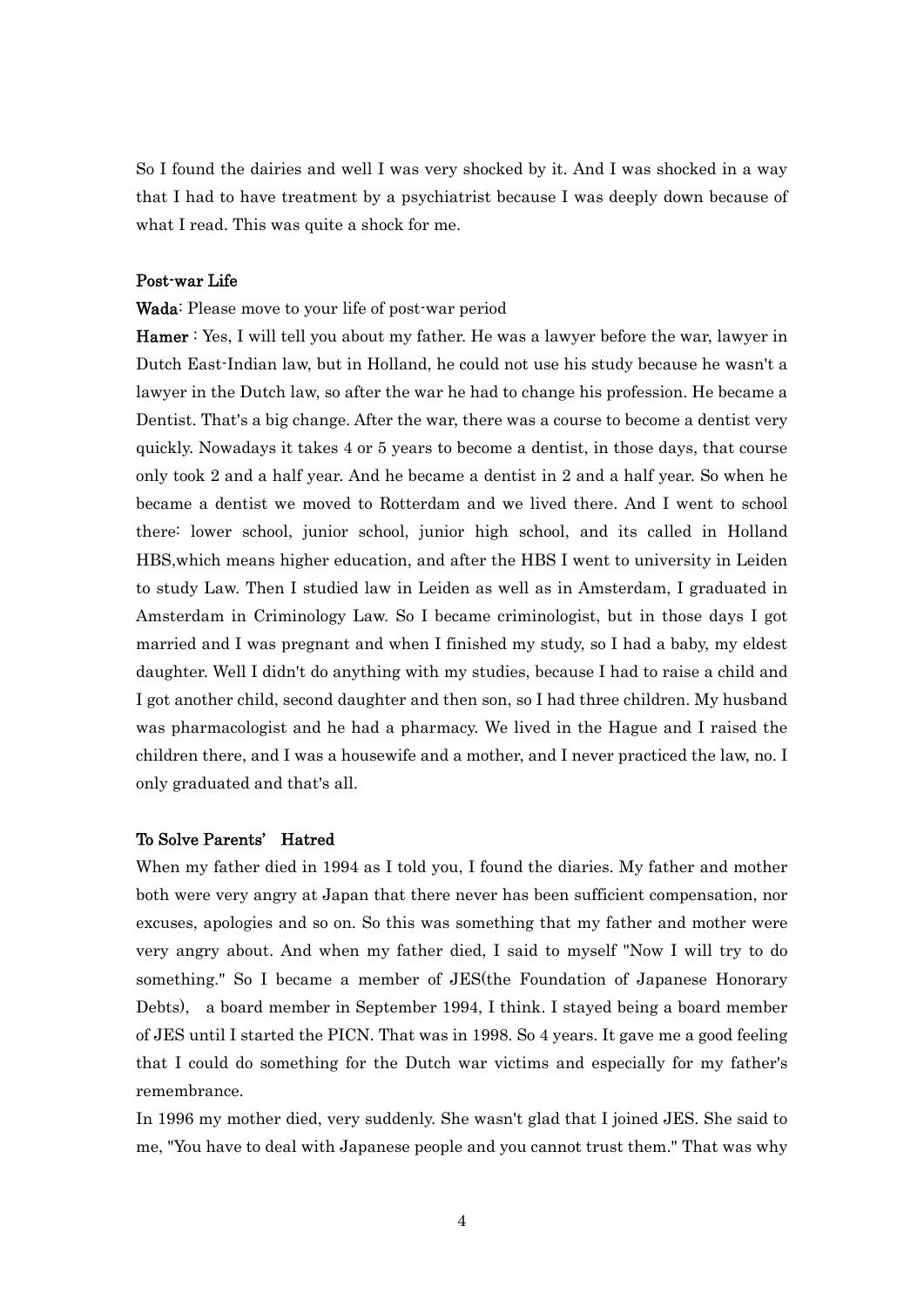she didn't like it, but afterwards I think it was good that I joined JES, because otherwise I never could have done anything for the comfort women. I am very glad that I did this work and that I knew now Japanese people. First time I was invited by the government to visit Japan, I had double feelings. I have to go to Japan, but my father and mother wouldn't like me to go. I have to hate the Japanese, but I don't hate them. That gave me very mixed feelings.

Wada: When was your first visit to Japan?

Hamer: My first visit was in 1999.

#### The Comfort Women Issue

Wada: In JES, you were a specially engaged with activities towards comfort women? Hamer : Well I was a board member of JES, when the negotiations between the Asian Women's Fund and JES started. And because I was the only women in the board of JES, who lived in the Hague, they asked me to do the negotiations. There were 2 other women, but they didn't live in the Hague. It was necessary to have someone in the neighborhood who could always be present at the negotiation, so they asked me to do it. That's why Mr. Ungerer and Mr. Peter and I, all 3 living in the Hague, members of JES, did the negotiations. And 2 representatives of the Japanese Embassy, Mr. Miyahara and Mr. Matsubayashi, we negotiated with for about 2 years.

Wada: Please talk about the negotiation of JES with the Japanese government,

## Hamer : yes

Wada: How was it begun?

Hamer : For a short time the negotiations were done by Mrs. De Pijper, secretary of JES. She wanted some research project in Holland. I thought that a research project wasn't good for the women, so I wanted something for the women themselves. At that time I took the place of Mrs. De Pijper, together with Mr. Ungerer and Mr. Peter. It was rather difficult to come to an agreement, it took a long time, but we wanted to have something as a project that would be good for the women involved. Research project, we, (Mr. Ungerer, Mr. Peter and I) didn't want, so finally we came to an agreement that the project became a medical and welfare project, by which women could buy medicines and things for welfare . At first, the Japanese requested that, when the women would buy something from that money, they had to give bills, receipts. But we thought that to give receipts of what they would have bought, was very humiliating for the women, so we insisted no receipts being needed. This took a long time, about 3 months arguing with the AWF. Finally with this problem of the receipts I went to General Huyser, who had been asked to be the president of the PICN. He agreed with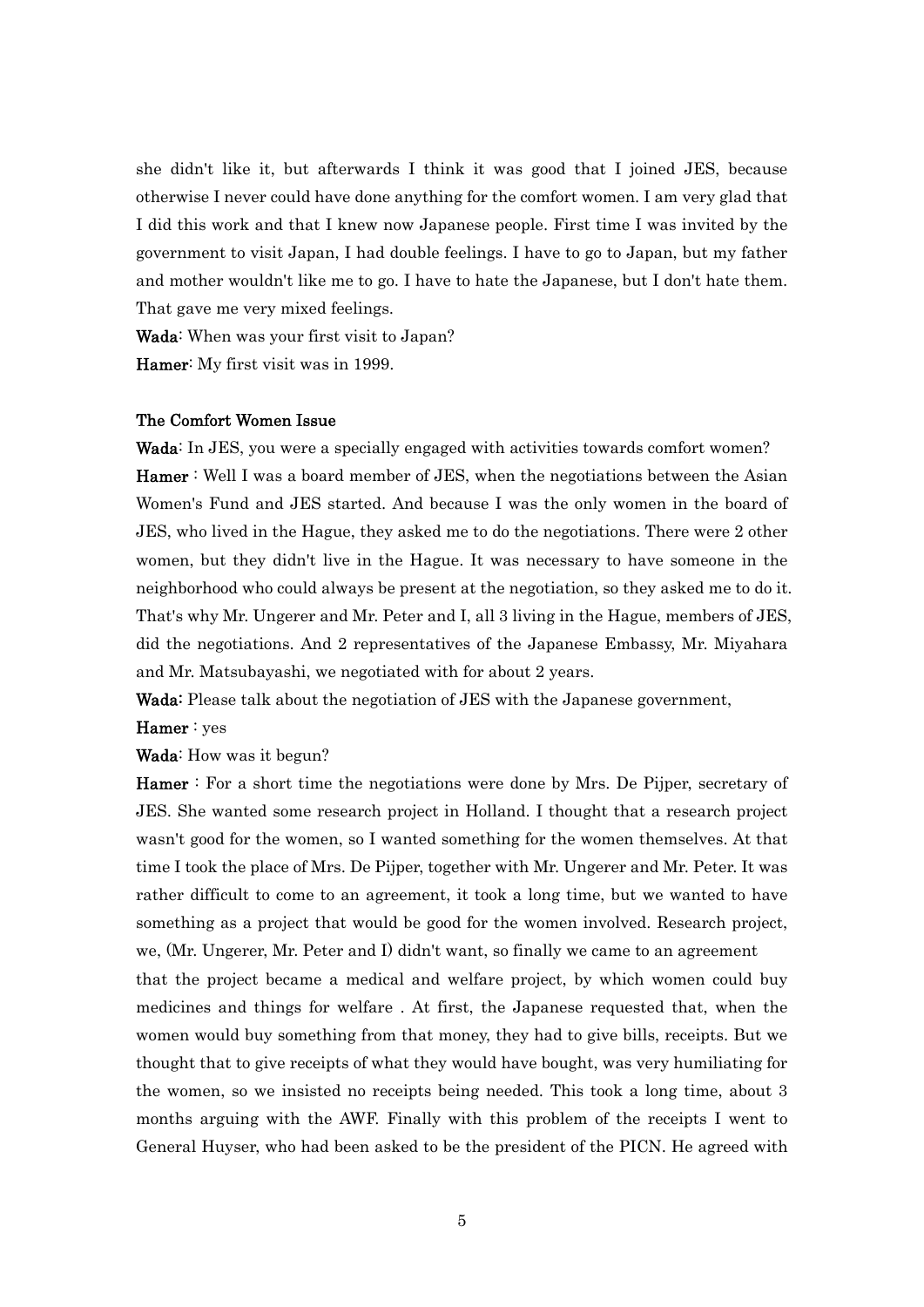me and said "No, no receipts." Then he wrote in a letter to Ambassador Ikeda in Holland, that if the Japanese would insist receiving receipts, he didn't want to become the president of the PICN. This was a very strong letter: only 3 lines and Mr. Ikeda was very shocked. Mr. Ikeda told me one day later, we would need no receipts, so I was very happy. It took me 3 months but Mr. Huyser only wrote 1 letter. It was okay, so I was very glad.

Wada: This problem of your reluctance to hand the receipt is recorded in our material. Hamer : Yes, okay, it was a big problem for us.

#### The Contents of the AWF project in the Netherlands

Wada: Now I can understand. At first what was Japanese proposal to you? Or what was your proposal?

Hamer : Our proposal was that we would like to have money, we could pay to the victims, and the proposal of Mr. Miyahara and Matsubayashi was finally the project with medical and welfare goods and/or services. We agreed to the medical and welfare project because they told us that that money could be not only used for welfare medicines and other health things but also for refurnishing or for going to Indonesia to visit the grave of family, in the widest possible way. It was agreed that this could all fall under the welfare and health project, so then we agreed.

Arima: So what's your past proposal, which means a kind of state compensation or something?

Hamer : Yes, a kind of atonement money like in Korea.

Arima: Atonement money from government, from state?

Hamer : Yes, that was for sure what those victims still wanted. But that was not possible because of the treaty of San Francisco and Stikker-Yoshida agreement. Mr. Miyahara told us it was not possible to give atonement money to the victims but it has to be in the form of a project. So then they tried to arrange a project where they could still receive money. That is why we came to agree to this project with health and welfare, goods and/or services.

Wada: Last time when you joined our roundtable discussion, you told about your relations with the project of Asian Women's Fund. Atonement money from the people's donation.

Hamer : yes

Wada: And the medical aid from government money, and the prime ministers letter of apology. This is three important elements of our activities

Hamer : Yes, of course, yes.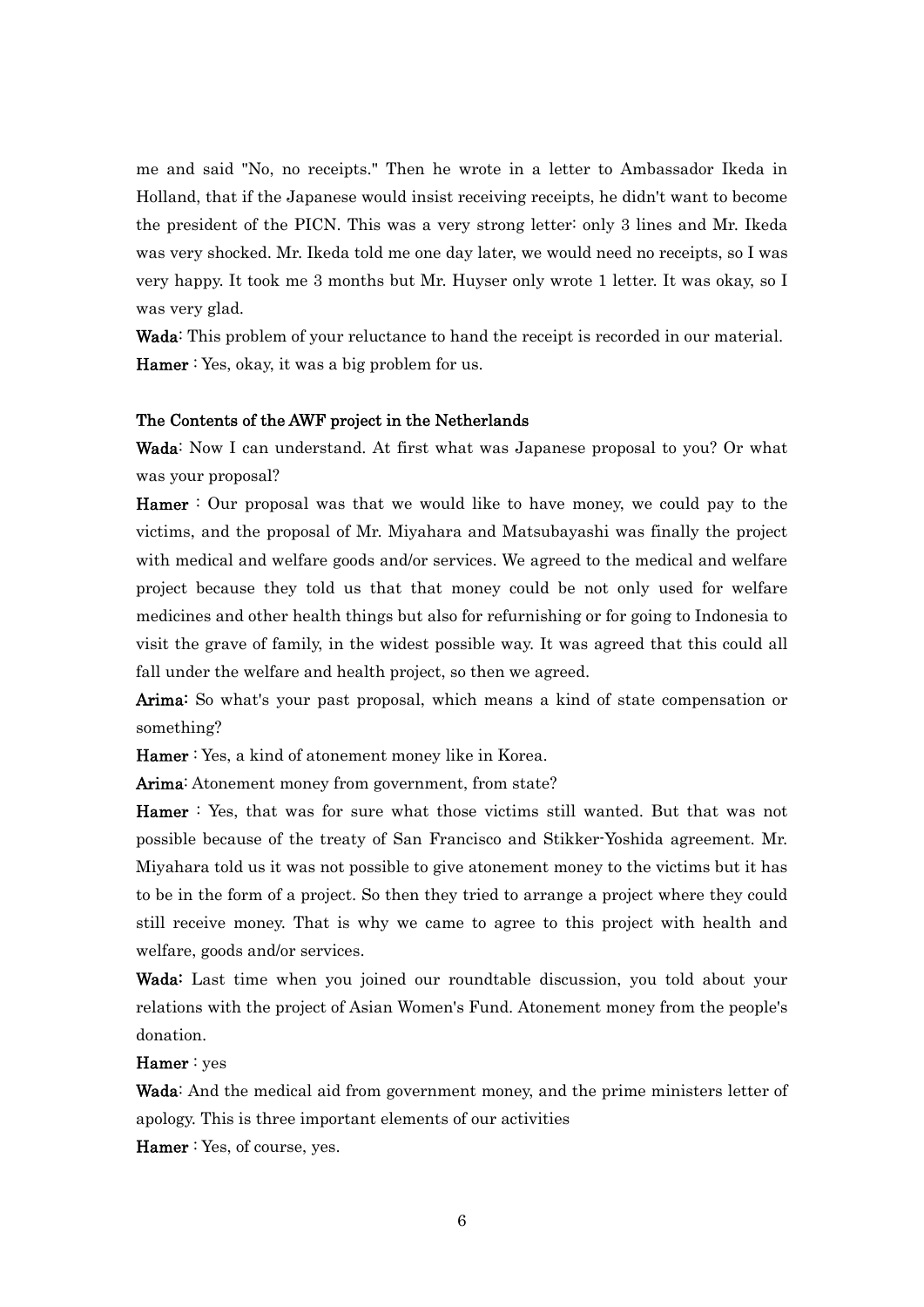Wada: Did you hear about these contents in the beginning of the negotiation?

Hamer : Yes. At the beginning of the negotiations, I was not aware that atonement money was not possible, but Mr. Miyahara explained that because of the San Francisco treaty and Stikker-Yoshida Agreement it was not possible to give atonement money, so I became aware of it. That's why finally the agreement became the project of medical and welfare goods and/or services. So this was an agreement with which we could live and it was alright.

Wada: In South Korea, Taiwan and the Philippines, such 3 principles were practiced. Didn't you propose these 3 conditions?

Hamer : You mean there was not a proposition of atonement money? No, there was not a proposition for atonement money.

Arima: From the beginning?

Hamer : In the beginning yes. Mr. Miyahara explained to us in the negotiators, that atonement money was not possible in Holland because of the treaties, the post-war treaties. We accepted that so it would become a project. And the life improvement project was accepted by us, yes.

Wada: This is still a big problem.

Hamer : Is it still a problem?

Wada: When we wrote about our activities and your activities in Holland, this point should be very difficult how to explain.

Hamer : Why is that?

Wada: Your explanation is very clear now.

Hamer : Yes, and I remember that in 2001 when I joined the round-table discussion, you asked me why I didn't accept atonement money and I was very astonished and said it wasn't proposed to us because of the treaties, We were explained that it was not possible in Holland because of the post-war treaties. So I was astonished about your question at that time.

Wada: It made a sensation among us.

Hamer : Yes.

Wada: So then you agreed with the medical and welfare aid and you rejected the proposal of handing the receipt, so this money was called project money.

Hamer : Project money, yes.

Wada: Victims are thinking this is "compensation".

Hamer : In a way. I explained that this was from moral responsibility and that the money came from the Japanese government. It was very important for the Dutch victims because there was quite a lot of misunderstanding. Some victims of forced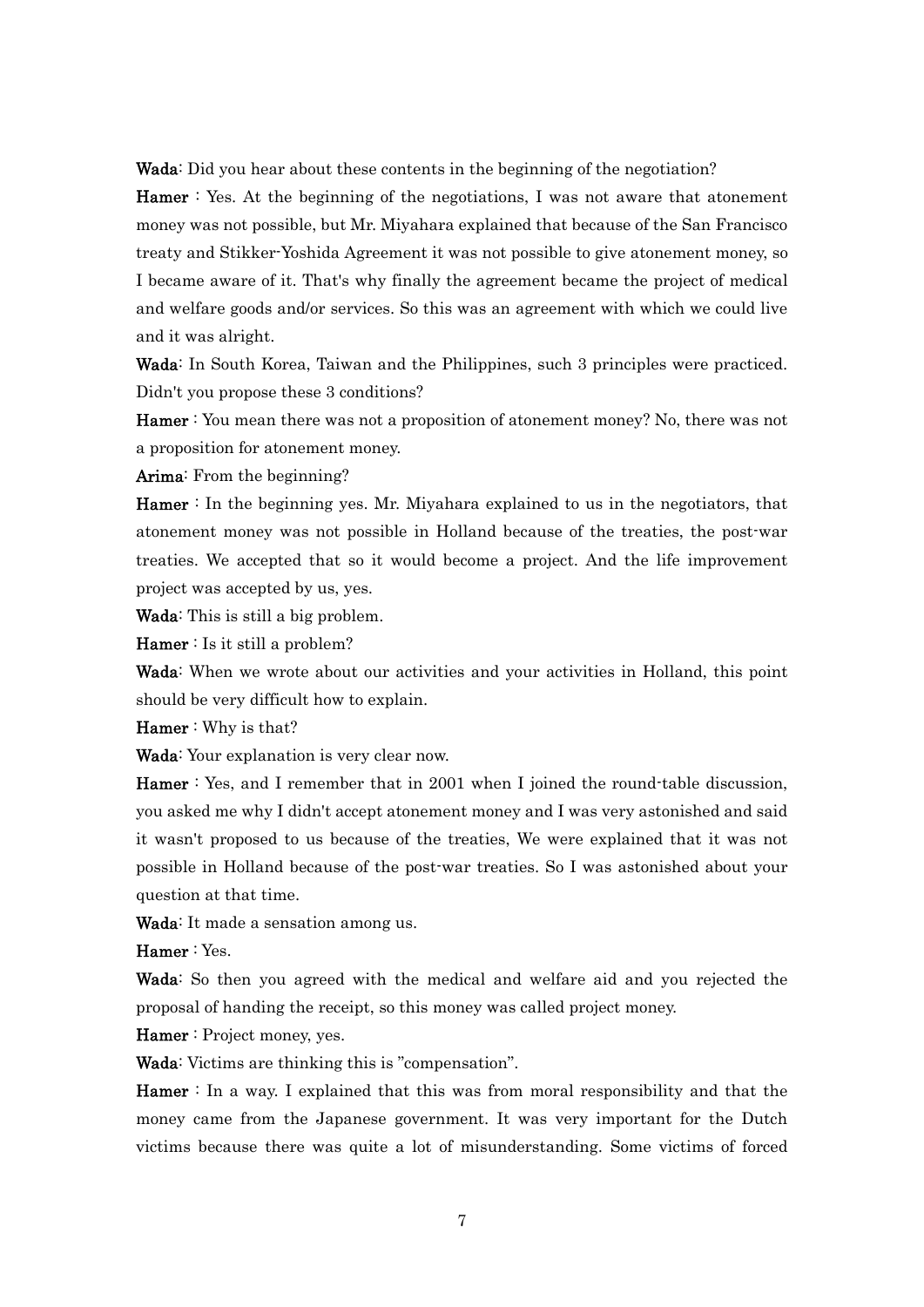prostitution did not accept the money because it was from only the "moral responsibility" so, in my knowledge, two women did not wanted to be recipients of the Asian Women's Fund's money, because they only wanted legal responsibility and money from the state. And in Holland, even some members of JES think it is money from donations of the people so they call it "charity" and JES, they don't like the idea that the Asian Women's Fund gives money to the victims because they still think it is "charity". I explained several times this money came from the Japanese government so this was project money. I don't know why, but they don't want to accept this offer.

## The Start of the PCIN

Wada: When you talked to Japanese government, you were as a representative of JES. Hamer: yes

Wada: And then you agreed and you and your people decided to start the PICN.

Hamer : yes

Wada: Then what was the attitude of JES?

Hamer : Well, JES has documents about all the victims of war, in Indonesia and also about victims of forced prostitution. I said to JES, we had to found a new foundation to implement the project. JES always said that they could not agree with any kind of money, coming from the AWF. They said the compensation money must come directly from the Japanese Government in a legal way. Not via the AWF, because of the moral responsibility of the Japanese Government . To implement the Life Improvement Project I had to leave JES and had to found a new foundation. Mr. Ungerer and Mr. Peter also had to leave JES fo become board members of PICN. Then JES agreed that I took the information about the comfort women with me from JES, duplications of course, not the real things, but copies. Before starting the new foundation and Mr. Peter, Mr. Ungerer and I, the negotiators, were still members of the board of JES, we could place advertisements in the JES magazine, in order to reach the victims of forced prostitution, so during the negociations we worked together. But after founding the PICN, we had to go away from JES. Separation, yes. And we started our own foundation. Mr. Huyser started the foundation together with me, and we were apart from JES. So at that moment the separation was completed and we started our own path.

Wada: And then you began to work towards the comfort women

#### Hamer: yes.

Wada: You were the first to verify the documents and also you're president of the PICN Hamer: yes. Mr. Huyser became the president of the PICN in July 1998, but soon his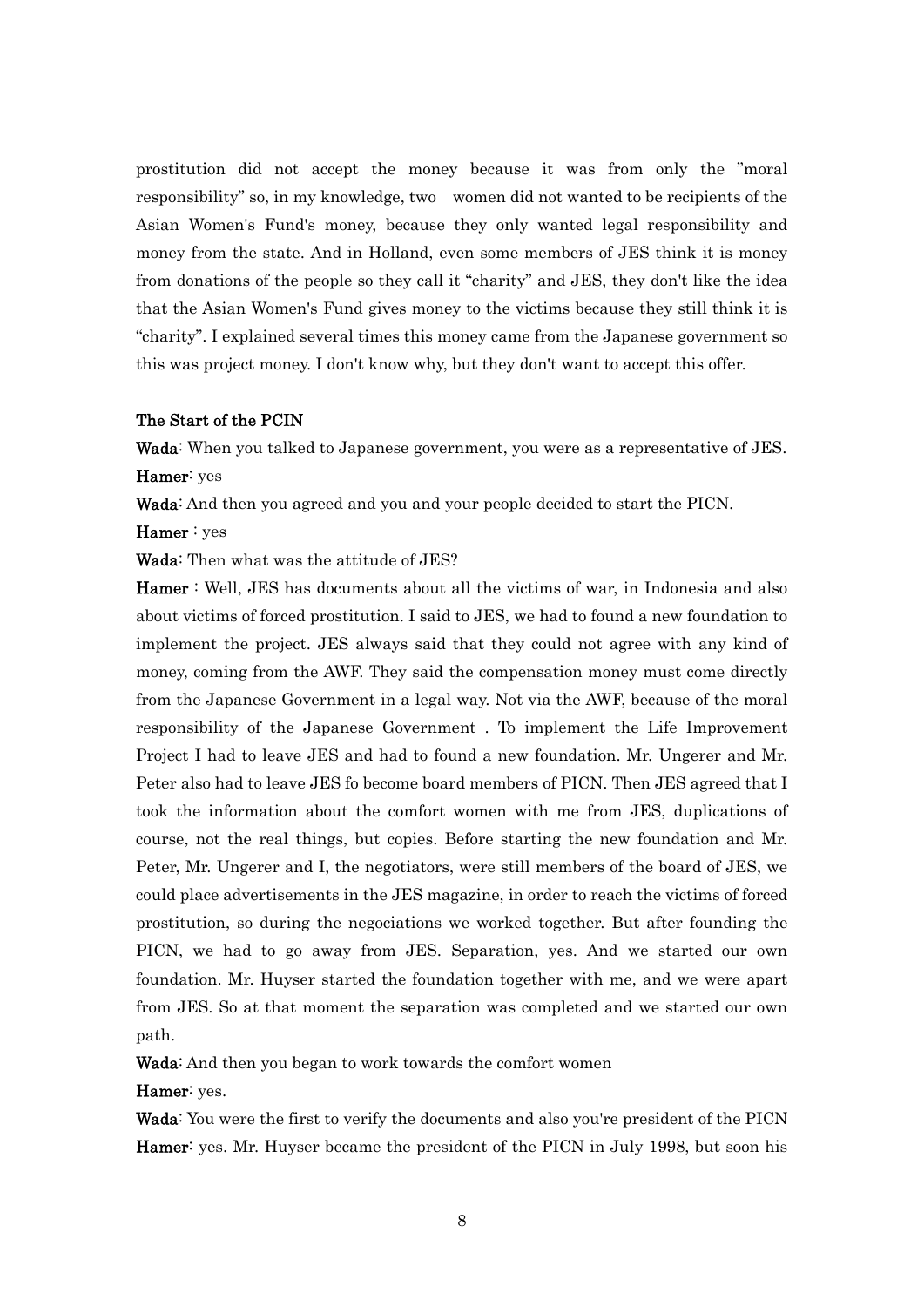wife became very ill, and he had to leave the position of the president, so in November I became the president and Mr. Huyser became the main advisor. In that time I also was the person of confidence for the women. We put advertisements in lot of magazines and in papers all over the world and on websites and sent them to the embassies in all the countries. So we reached a lot of victims and we had I think 107 applications, and those letters came at my address. At first I read them and then I thought this lady could be a recipient, I whitened all the personal dates from the letter (for the privacy of the victims), gave the letter a number and then, on the meeting of PICN, these letters were judged by the members of PICN. We could do verifications because the foundation Pelita had a lot of knowledge about these women. One of the advisors of PICN, Mr. Otte, was working at Pelita. Also the organization PUR, where Mr. Huyser is the president, had a lot of information. We could verify very well because of those two organizations. If that was not enough, we could get information from a book, I don't remember the name now (written by Van Velsen). In the book several places of brothels were described, so I could ask the women how did it look like and we could verify very well and very intense. We came to the conclusion that we could accept 75 women as recipients, identified and verified as Comfort Women. And 4 men, of course the men were not involved in the Japanese brothels, but their stories were so terrible, that they couldn't be invented by themselves. The social workers of Pelita did visit those men (also some women) and talked to them. This is how we verified. And of course also the Red Cross information was used.

Wada: What was your criterion for verifications?

Hamer: The criteria. I mention also in my presentation that I make tomorrow. The standards criteria are Dutch nationality at the moment of the event, during World War II, forced by members of Japanese occupation forces, the frequency and the nature of calamity, the causality of diseases and locations.

Wada: Were people chosen as recipients included those people who were raped? Hamer: Included, yes. But rape must have taken place by several Japanese soldiers, several times.

Wada: Not one time, frequent?

Hamer: Frequent, yes.

## The Feelings of the Victims

Wada: And how about the feelings of victims and what they wished.

Hamer: The feelings. You have received that on your seminar last year, in Okinawa. I wrote a long paper, and in this I mentioned lots of about that. That is you have to make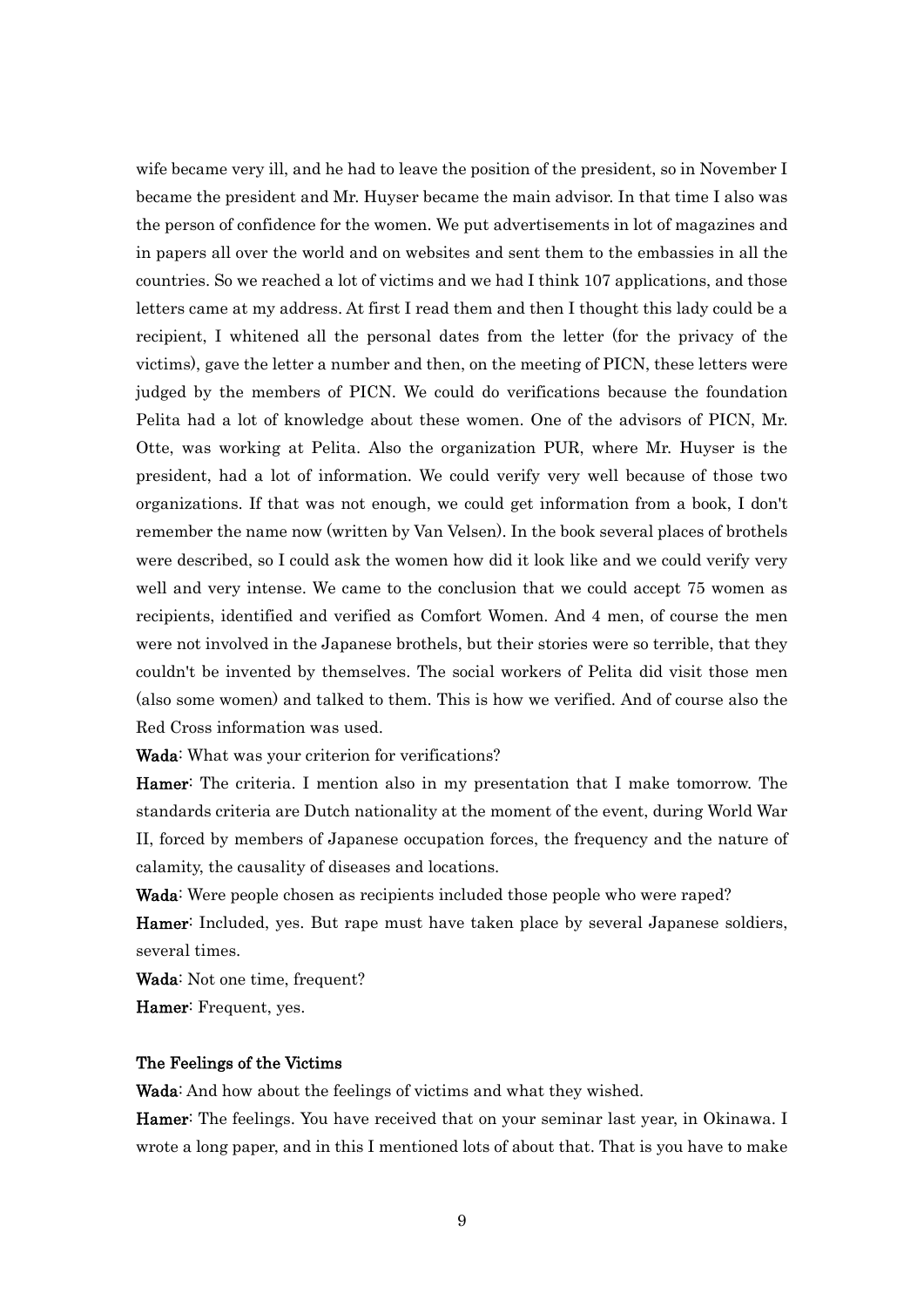a separation between the Dutch women themselves. In Indonesia, former Dutch East Indies, Dutch women lived, who were completely white, and also women lived, who had some Indonesian blood. It is not nice to say this but I call them "the completely white women", mostly daughters of higher or mid class workers.The fathers were educated. The daughters did not get sexual education. This was not done in those days. So they were never told what would happen after having sex. They didn't know anything about it. And also those "completely white women" lived in big houses with a lot of Indonesian staffs, like nannies, but the parents didn't want the girls to grow up with the Indonesian children. It was clear that relationships between those girls and Asian (Indonesian) men, was not liked by the parents. So when they were forced into prostitution and had to serve Japanese men, Asian men, they felt very humiliated. This was really against their education. Also not only the feelings that they had been raped without knowledge about sex and so on, but also having been raped by Asian men, this was really very hard for them.

The other Dutch women who had some Indonesian blood were mostly from lower class and they were mostly outside the camps. Those mixed blood girls lived in families outside the camps. They were not seen as being of the same level as completely Dutch nor at the same level as completely Indonesian people. Before the war they were in the position of: not accepted by the higher Dutch class nor accepted by Indonesian people, because they were of mixed blood. Living outside the camps, they had a real difficult life because they felt isolated. And the fathers of those families had to go into the Dutch Indonesian military services to be militaries and the mothers and the girls and the little boys stayed at home, so they had to survive in some way. At first they sold furniture or stuff that had some worth and after they were sold out, they tried to sell things like home made foods or home made handkerchiefs or something like that, outside the house. The girls had to work with her mother to sell things. They were also in an isolate position. They were outside the camps so they were free on the streets, when the Kempei-tai came and thought this girl was nice, they just picked the girl from the streets. Their mothers tried to be in the place of the girls, but it was not accepted, so these girls were taken from the streets and they already felt isolated because of their position in the society. They felt very worthless already because they were not accepted by Dutch nor accepted by Indonesians. The girls were taken by the Kempei-tai they felt like worthless object. They didn't have a feeling of self-respect anymore, so they had a very hard time. The Dutch (white) girls were taken from the camps where the Dutch women were united as a group. The girls outside the camp lived with their families. These families were not united as a group with other families.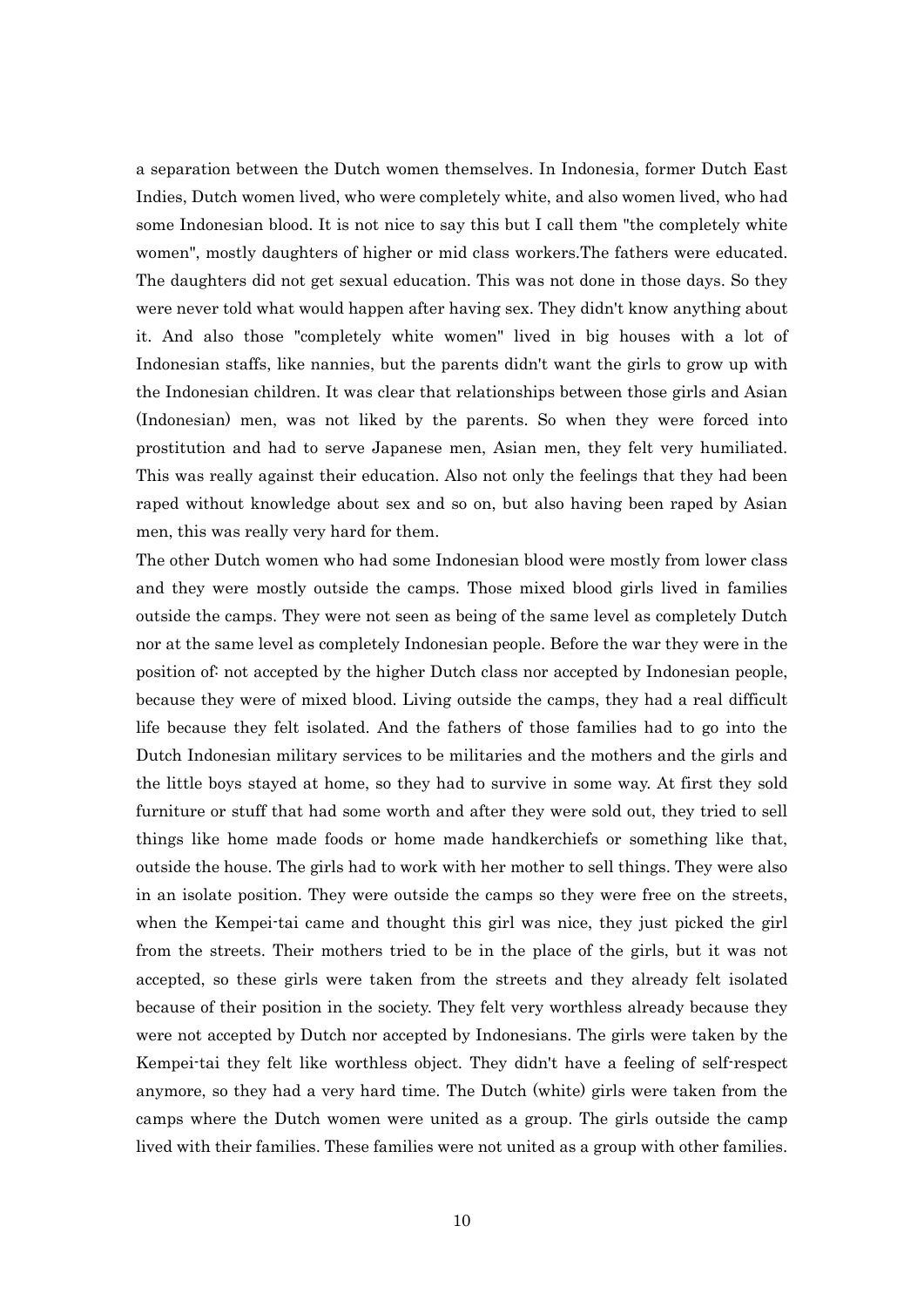They had to see how to survive on their own. So in the camps there were sometimes the women protesting against the taking away of the girls and sometimes they succeeded. So this was in short the differences between the completely white girls and the girls with the mixed blood.

#### Wada: There are such two types among your Dutch recipient?

Hamer: Yes. And the third difference is the married women, women, who were married before the war, as well the white women and the mixed blood women. They thought after having been forced into prostitution, "I feel worthless, but may be not to my husband," so that was a little bit of hope they had. When they were rejected by their husbands afterwards, that was a very bad thing for them too. So they felt very lonely after this violation of their human rights. You have to make a separation between those 3 groups. 1) Women who were married, as well completely white, as mixed blooded. 2) The mixed blooded young girls, and 3) the completely white young girls. So these 3.

Wada: What did the victims wish to have or get?

Hamer: From the project, well that depends on their situation of course. After the war, the Dutch women mostly were repatriated to Holland or to another country like Australia, the United States, England or Canada. Some stayed in Indonesia especially the mixed blood women victims. There are differences because those who repatriated to Holland or immigrated to the United states, Canada, Australia and England. They came in the countries where there was welfare and the society was economically good. On the other hands women who stayed in Indonesia, mostly were Christian women, but Indonesia is a Muslim country, so they were not accepted there. Some of them married a Muslim men and they got a place in the society. Some did not marry and stayed alone. The women, who stayed in Indonesia were very poor. So for those women in Indonesia, the amount of money was very high. With the Project money they could buy a house for instance and furniture. Because in Indonesia the prices are low, so they could buy much more with the money than women in Holland, in Canada, Australia, England or the United States. But I can say that lots of them bought furniture or rebuilding the house, the kitchen or something, and also many went back Indonesia to visit the grave of family member. And also a lot of money was used for medicine and wheelchair. One woman who had breast cancer could not sit in her low chair so she bought a high chair and that sort of things.

## The Letter of Prime Minister

Wada: What was the attitude of those victims towards Prime Minister's letter of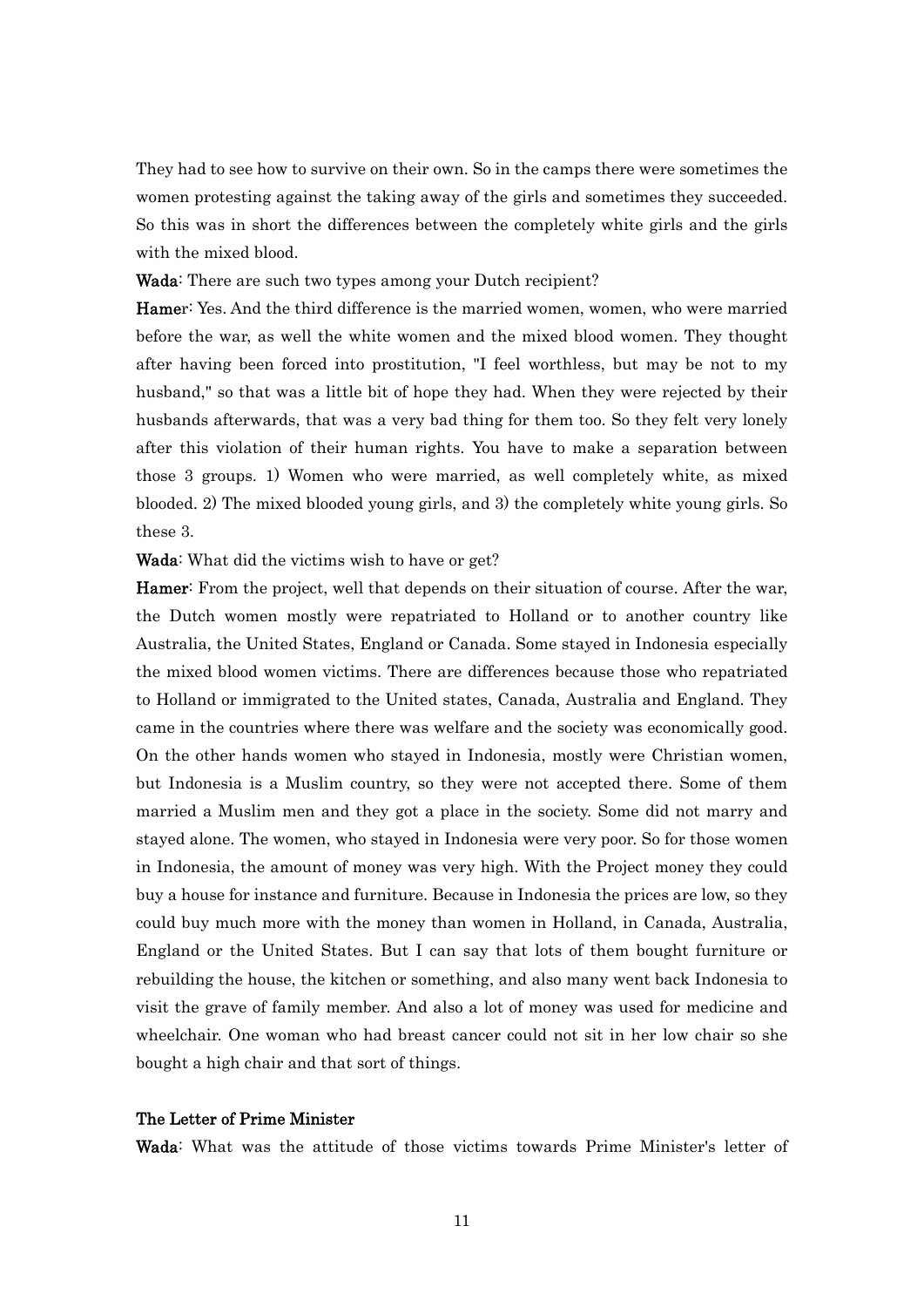#### apology?

Hamer: For all of them it was very very important. A lot of them living in Holland, phoned to me and said they were so grateful to finally have received letter of apology and I got letters from women overseas in which they told me that they were very very happy that finally there were some apologies, and, in general they said : this letter made the acceptance of the project money much easier for them. So the letter of apology I think was more important than the money.

Wada: How was the attitude of your government towards your activity?

Hamer: Our government could not be involved in this project, because our government had signed the San Francisco treaty and agreement of Stikker-Yoshida, so they didn't want to have anything to do with this project. But they wished us luck of course, and that was all, nothing very special that I can say that the government did for us.

Wada: .JES has no relation to government?

Hamer: No, JES is also a private foundation. When the Asian Women Fund wanted the negotiations, I think you went first to our government, but our government told you to go to JES. They did the negotiations. The Dutch Government didn't want to, and couldn't do the negotiations, because they had signed the treaties of course. I understand they couldn't. No.

#### Finishing the Activities of the PICN

Wada: Generally how your people's attitude after the activities of the PICN?

Hamer: You mean the Dutch population? In Holland, when we started this project, the members of the board of the PICN and the advisor, we agreed that we have to be very careful, because the subject was very delicate. So we agreed not to come out in open, not media attention to it. So we acted very quietly. Only at the start of the project there were some journalist and it was mentioned in the papers and at the conclusion there were some television and some papers. But in general we worked very quietly and we didn't want any press or any media involved because the subject was very delicate. Wada: So what your evaluation of PICN?

Hamer: I was very happy to do this for the victims and for the Asian Women's Fund because I got a feeling I've done something also for my parents and this was the first reason that I went to JES, for my parents. And to do something for some victims was the reason why I joined JES and finally I joined the PICN. I'm very glad I did it because it was a sort of relief for me too. It was a sort of healing process for me, for my feeling, my personal feelings. And I can say I don't hate Japanese anymore. That is a good feeling for me. Yes. It is the one of the thousands of stories of the victims. In the